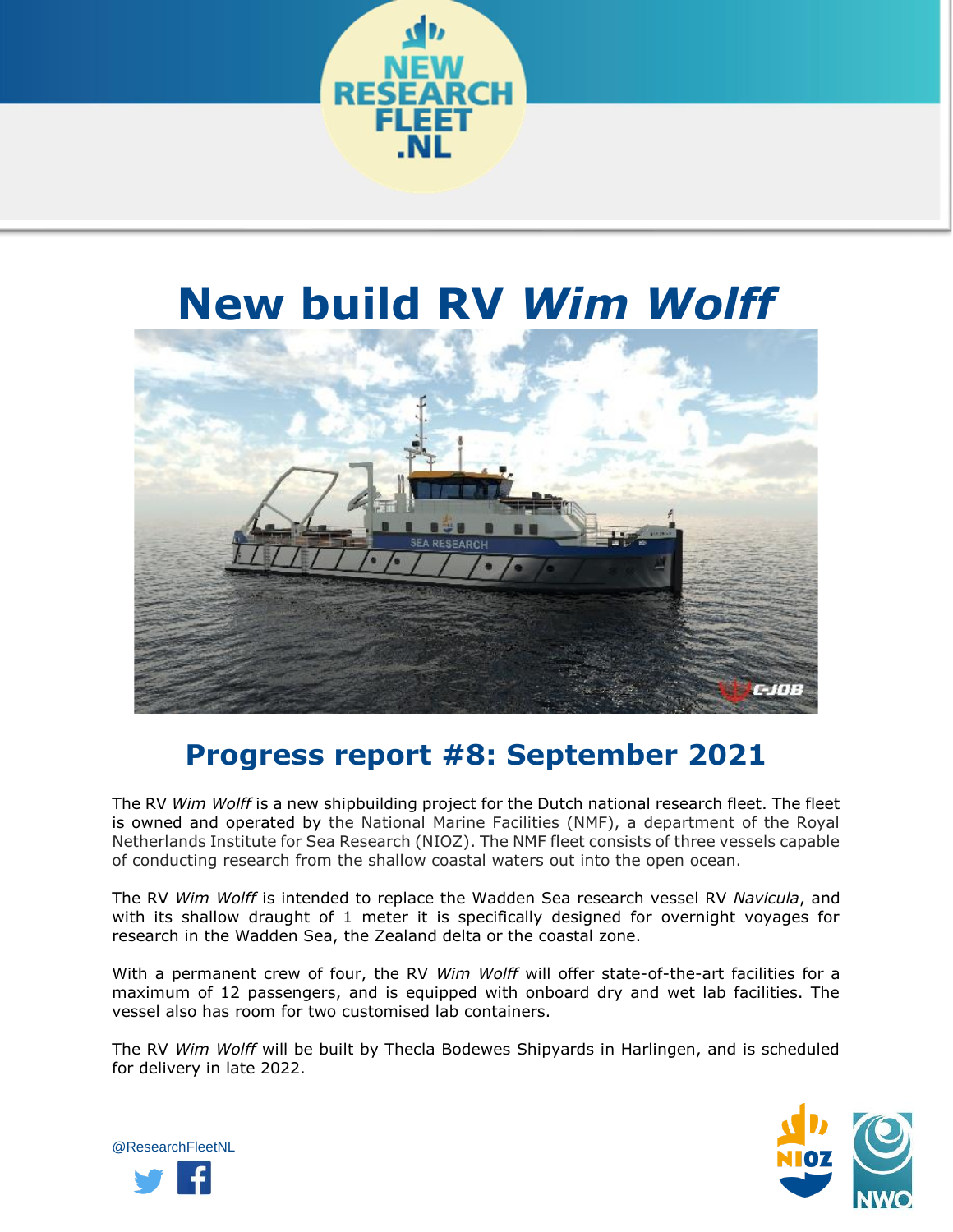

### **Green light to begin work on the hull**

The contract signed by TBS stipulates that before work can begin on the hull, the client must give written approval for both the definitive, or 'basic' design and for the results of the drag tank tests conducted by MARIN. These provisions are included in Appendix 4 of the contract (see below).



### Bijlage 4 Acceptatieplan - Basic Design en Sleeptanktesten

| Projectnaam           | $\ddot{\phantom{a}}$ | <b>RV Wim Wolff</b>                |
|-----------------------|----------------------|------------------------------------|
| Opdrachtgever         | ÷                    | NWO-I                              |
| Opdrachtnemer         |                      | Thecla Bodewes Shipyard B.V.       |
| Overeenkomst naam/nr. | $\ddot{\phantom{a}}$ | Vervanging RV Navicula - Wim Wolff |
| Datum EDC             |                      | 18 februari 2021                   |

Betreft de acceptatie van Basic design en sleeptanktesten.

Dit acceptatieplan bevat een opsomming van de door de Opdrachtnemer -- ter acceptatie voor te leggen:

- Documenten:  $\bullet$
- Resultaten van testen, metingen, proeven en keuringen conform het door Opdrachtnemer en door Opdrachtgever geaccepteerde Kwaliteits-keuringsprogramma.

*Summary of acceptance plan for the RV Wim Wolff, as stated in Appendix 4 of the contract.*

The client has since received and approved the basic design. Part of the basic design includes the final recalculation of the hull and total displacement to ensure that the maximum draught of 1 meter is not exceeded. The displacement recalculation is in line with expectations. The results of the three drag tank tests conducted at MARIN:

- [1] speed;
- [2] green water on deck;

[2] vessel drift.

have also been received. Results [1] and [2] fully meet the specifications formulated in the design. Results [3] deviate somewhat from the design specifications, but fall within acceptable limits. Based on these results, NIOZ signed Appendix 4 of the contract in early September.



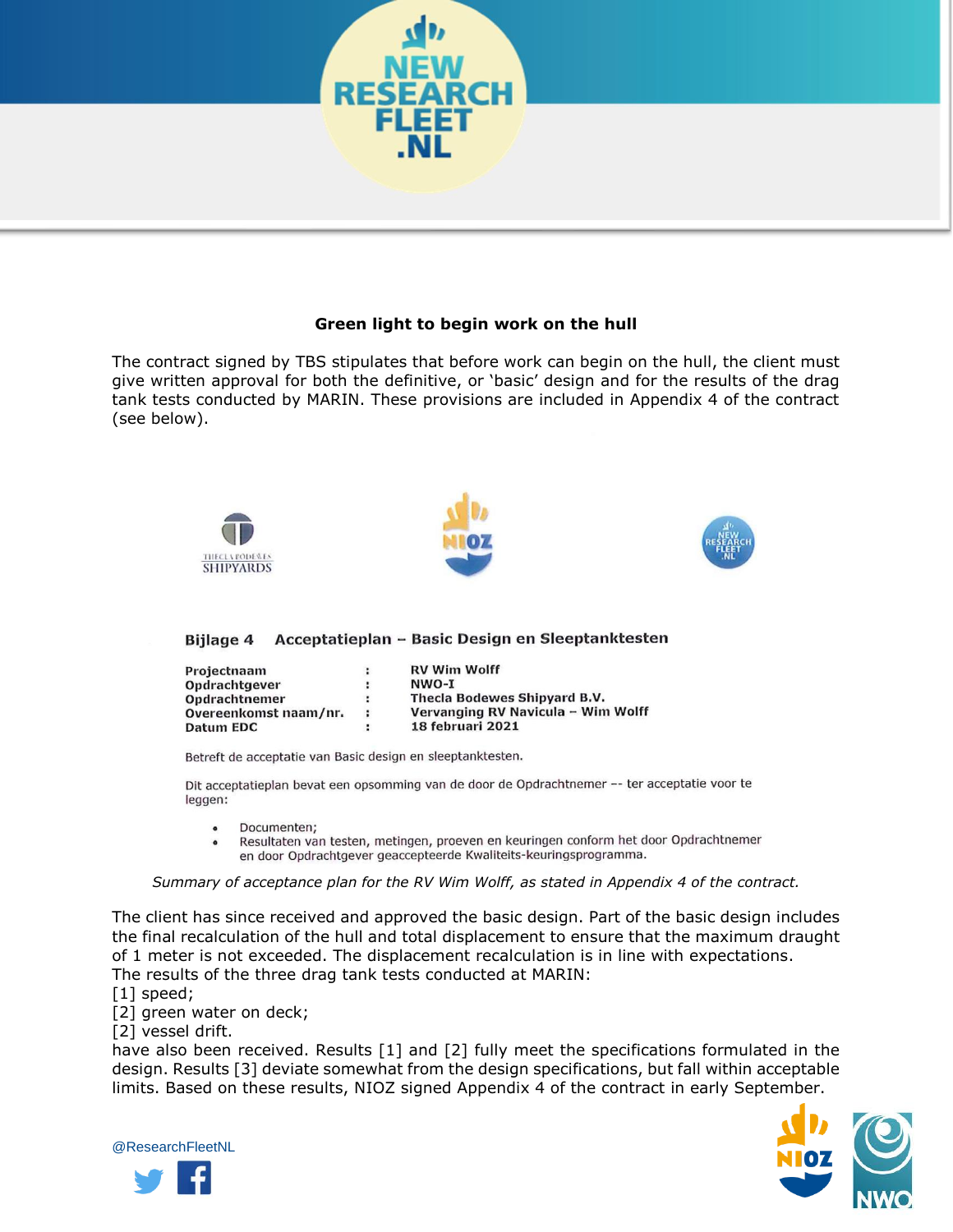

#### **Hull construction**

Thecla Bodewes Shipyards (TBG) has contracted with specialist aluminium shipbuilders for the construction of the aluminium hull of the RV *Wim Wolff*. N. Dijkstra Metaalbewerking in Harlingen was initially selected to build the entire hull. Unfortunately, unexpectedly delays in the delivery of aluminium has pushed back the start date for the construction of the hull. As a result, the deadline for the delivery of the hull - and therefore the completion and delivery of the vessel - could not be met.



*Construction begins on the first section of the RV Wim Wolff in early September 2021 at N. Dijkstra in Harlingen ©FH*

To speed up construction, the hull will be divided into two sections, which will be assembled by two different shipbuilders. KB Alubouw in Makkum will build the cabin and wheelhouse. The construction of the hull, which is the majority of the work, will take place at N. Dijkstra in Harlingen. Eventually, the two components will be joined at the TBG finishing yard in Harlingen.